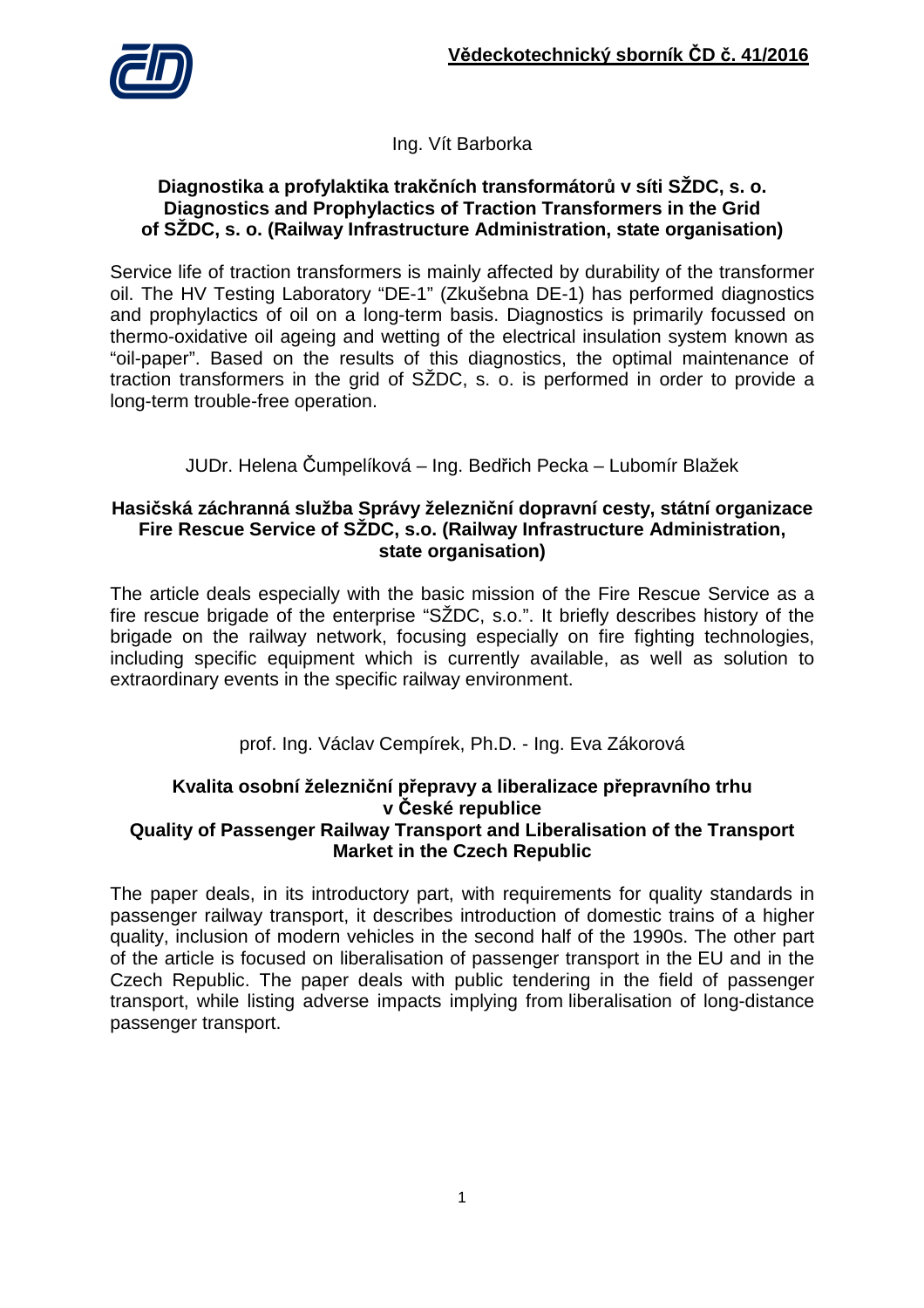

Ing. Jan Čihák

### **Legislativní podmínky pro zavádění nových výrobků a technologií pro železniční dopravní cesty Legislative Conditions for Introduction of New Products and Technologies for Railway Infrastructures**

Legislation of both the European Union and the Czech Republic determines the rules for railway operation and also for placement on the market of products intended for railways. This area is classified in the so-called regulated sphere so that it can be possible to ensure appropriate protection of persons and property against possible consequences of extraordinary events caused by a failure of technology or of a human factor during operation of railways and railway transport. The article contains an overview of legislative documents valid for this area and the manner of application of the principles defined by them at the Railway Infrastructure Administration, state organisation, and is completed with references to similar systems at other European railway operators.

Ing. Markéta Brázdová, Ph.D.

### **Lokace odbavovacího centra nákladní pokladny pro víkendový provoz Freight Office Check-in Centre Location for Weekend Operation**

The paper deals with the issues of freight office check-in centre location for weekend operation of the Czech Railways. The task comes under the category of location problems on graphs; the solving method is based on the graph centre determination. The problem criterion is minimisation of the function of consignment check-in weighted eccentricity.

# Ing. Eva Pláničková

## **Marketingová kampaň – Railjet. Nové zážitky z cest. Marketing Campaign – Railjet. New Travel Experiences.**

Siemens Viaggio Comfort, also known as Railjet, is a modern train unit which has markedly increased the quality of travelling on the railway line Prague  $-$  Brno  $-$ Vienna – Graz. Railjet does not represent conventional passenger transport only, but also a high standard of services onboard the train which makes travelling more pleasant. All this is offered under the product name "ČD railjet" which was placed on the market at the end of 2014 and was supported by the marketing campaign with the claim "New Travel Experiences".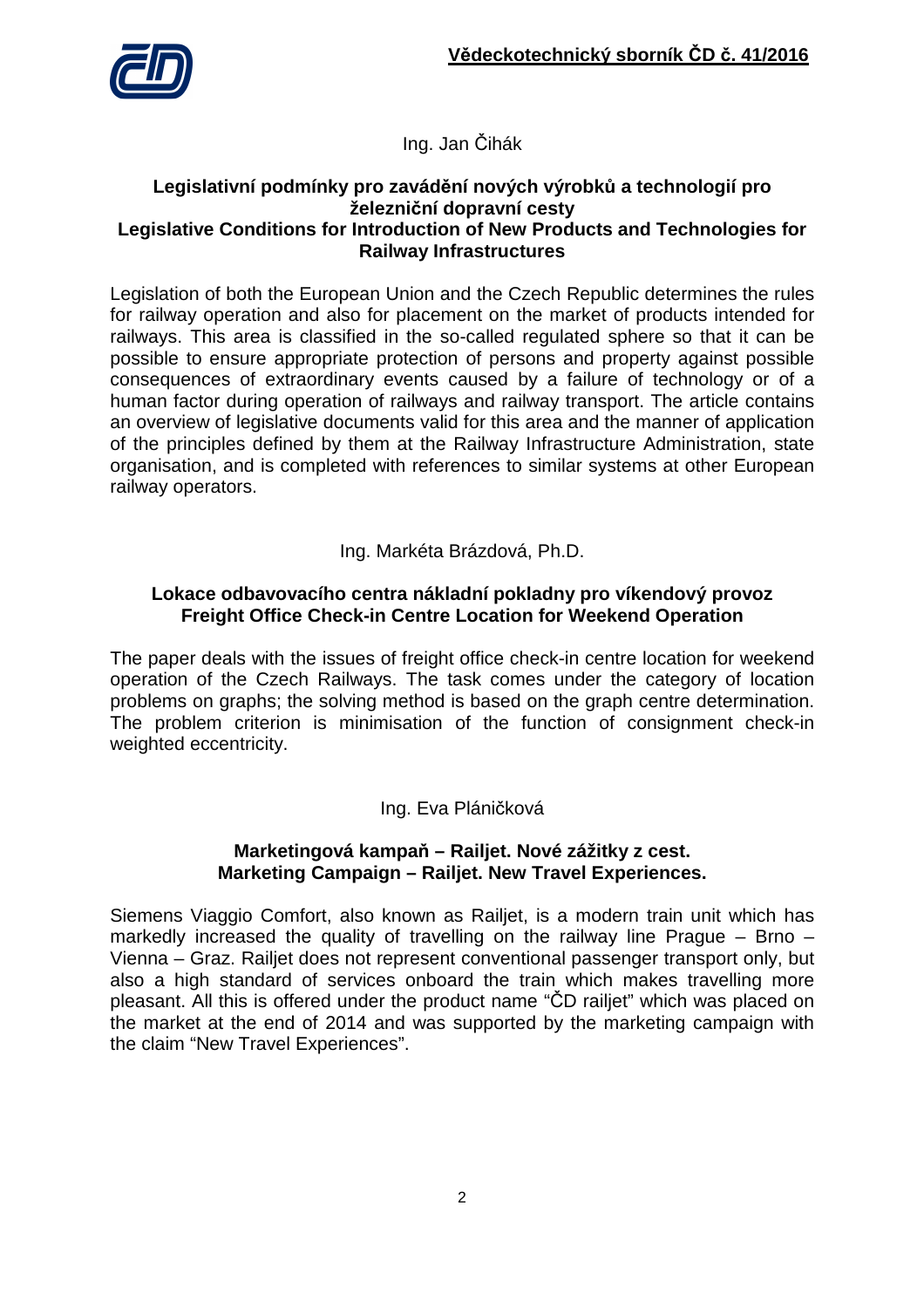

# Ing. Kateřina Štěpánková

### **Návrh optimalizace zpoplatnění dopravních cest v zájmu rebalance přepravních výkonů Proposal for Infrastructure Charging Optimisation in Order to Rebalance the Modal Split**

The subject matter of the paper, which is focused on optimisation of infrastructure charging in order to rebalance the modal split, consists of analyses of infrastructure charging in the Czech Republic and of a proposal for optimisation of the infrastructure charging based on the results of the analyses performed, which could introduce equal competition conditions in the interdisciplinary transport market.

Ing. Ivo Hruban, Ph.D. - Ing. Petr Nachtigall, Ph.D. - Ing. Ondřej Štěpán

# **Přínosy zavedení ETCS z pohledu kapacity dráhy ETCS Implementation Benefits from the Viewpoint of the Infrastructure Capacity**

The article is focused on possible time savings achieved thanks to implementation of the ETCS. An intensive construction of the ETCS is being implemented on the Czech railway infrastructure network of SZDC. The article describes an analysis of impacts of the ETCS implementation on train journey times and on the infrastructure occupation time based on a timetable analysis. An emphasis is placed especially on possible increases or decreases of the railway infrastructure capacity.

Ing. Jaroslav Kotolan, CSc.

## **Využití programu MISYS pro správu nemovitého majetku Českých drah Use of the MISYS Program for the České dráhy, a.s. Department of Real Estate Management**

The article describes the use of the MISYS geographic information system applications for the České dráhy, a.s. Department of Real Estate Management. A dedicated information system of Real Estate Management (ISNM) is operated in these applications. This information system makes it possible to solve all basic geodetic, geo-information, building and property tasks of ČD, a.s. The system is compatible with SŽDC's property applications and ČÚZK's data. It is a fundamental tool for the work of regional geodesists and an important source of information concerning property for the General Directorate staff and for Regional Real Estate Management workplaces.